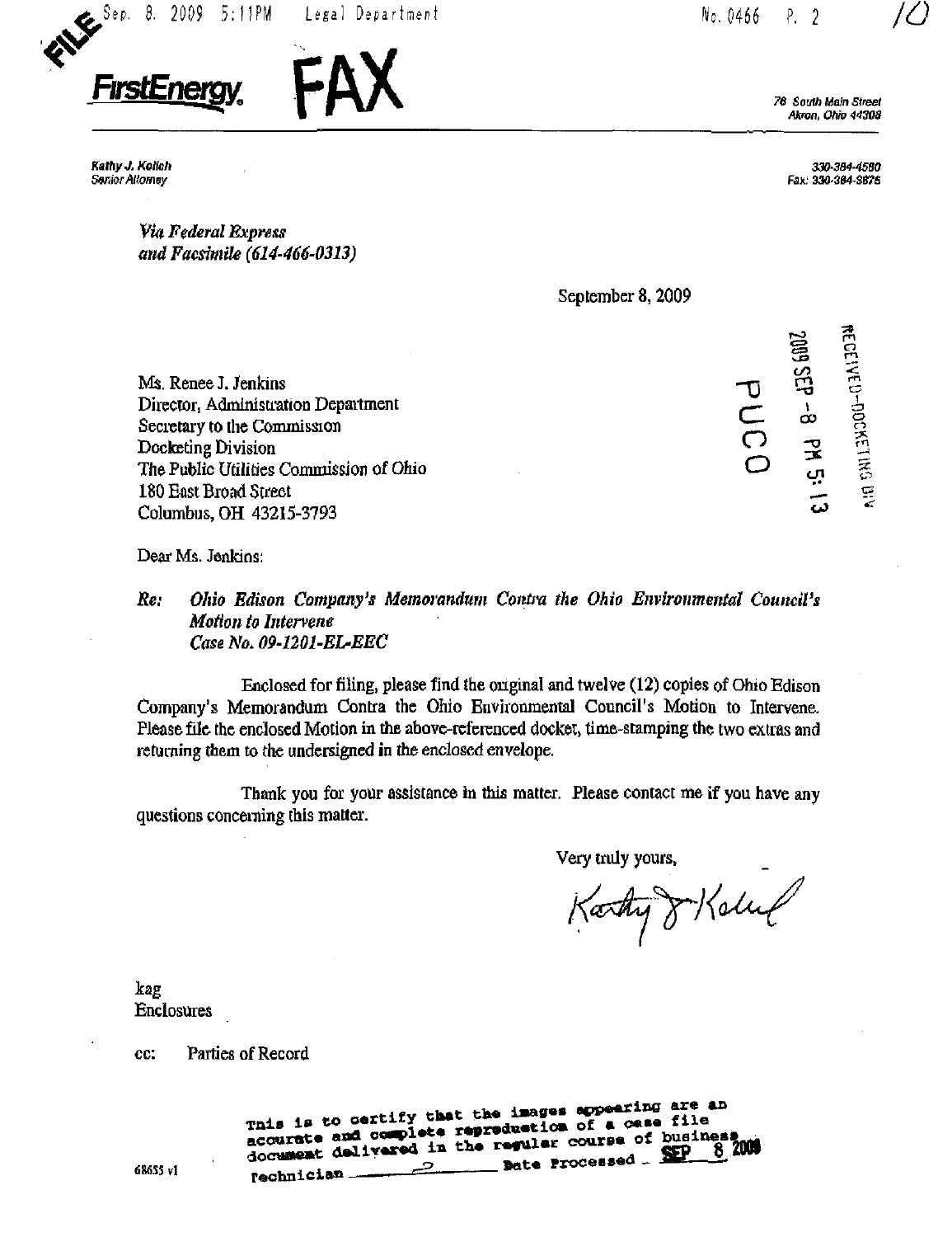### BEFORE THE PUBLIC UTILITIES COMMTSSION OF OfflO

λ  $\mathcal{C}$ )  $\lambda$ ſ 1 Y

In the Matter of the Application of Heinz Frozen Food Company, a Division of H. J, Heinz Company, L.P. and Ohio Edison Company For Approval of a Special Arrangement Agreement With A Mercantile Customer

CaseNo. 09-1201-EL-EEC

## MEMORANDUM CONTRA THE OHIO ENVIRONMENTAL COUNCIL'S MOTION TO INTERVENE

## I. Introduction

Pursuant to §4901-1-12(B)(I), and for the reasons more fully discussed below, Ohio Edison Company ("Company") hereby respectfully asks the Commission to deny the Motion to Intervene submitted by the Ohio Environmental Council ("OEC") on or about August 24, 2009.

# II. Background

On or about July 29, 2009, Applicants, Heinz Prozen Food Company ("Customer") and the Company jointly applied for approval of a special arrangement contract and authority to waive, consistent with R.C.  $4928.66(A)(2)(c)$ , recovery from Customer of certain rider charges that will be collected under the Company's Rider DSE2. ("Application"). This Application simply asks the Commission to approve the energy project(s) so as to justify Customer's exemption from paying the Rider DSE2 charges. The Company anticipates filing many more applications with other mercantile customers. The accumulation of these projects will be included as a single program – the mercantile customer program – as part of a comprehensive portfolio of programs that will be the subject of a separate review process.

 $-1-$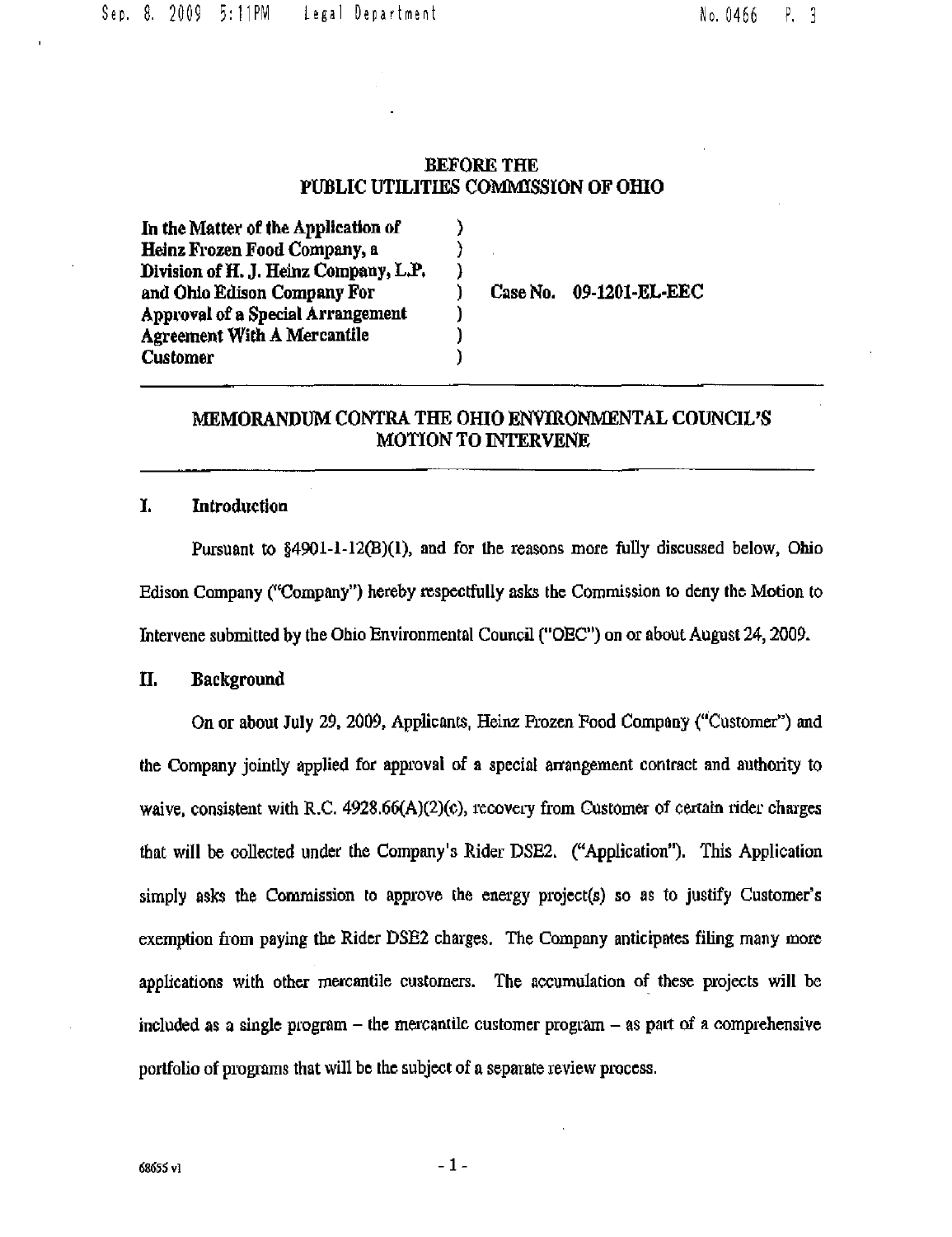Sep. 8. 2009 5:11PM Legal Department No, 0466 P, 4

On August 31, 2009, the OEC electronically filed a motion to intervene<sup>1</sup>, claiming that it meets the prerequisites for intervention set forth in R.C. 4903.221 and Ohio Administrative Code §4901-1-11. <sup>2</sup> OEC argues two interests: (1) "assuring that the Applicant's proposal will result in sufficient energy savings to justify Customer\*s opt-out of Rider DSE2" (OEC memorandum in support of Motion (hereinafter "MIS"), unnumbered p. 1); and  $(2)$  "ensuring that the energy efficiency and demand reduction benchmarks are met...." (Id, at unnumbered  $p$ , 2.) As is discussed below, the two interests are really one. Moreover, there is nothing in OEC's pleading that supports its first alleged interest; and its second is already adequately protected by the Commission's measurement and verification ("M&V") expert. While OEC's participation will do nothing to significantly contribute to the development of the factual issues sun'ounding the Application, its participation will unduly prolong or delay the application review process<sup>3</sup> to the detriment of the Customer and will require the Customer to expend time, money and resources better utilized elsewhere in its business. Accordingly, the Company respectfully asks the Commission to deny OEC's motion to intervene.

According to the Commission's website, documents in an EEC docket cannot be filed electronically. Accordingly, OEC's motion was not properly filed.

 $^2$  Section 4901-1-11, Ohio Administrative Code, mirrors the statutory requirements and, accordingly, all discussions regarding the criteria set forth in R.C. 4903.221(B) equally apply to the criteria set forth in the Code.

 $3$  It should be kept in mind that OEC's interest in assuring the accuracy of the Company's reported energy and peak demand reduction levels is common to many potential intervenors. See e.g. OCC MTI, filed August 13, 2009. Once intervention is granted to one party, it could very well open the floodgates for intervention, significantly increasing the potential for delay. This will be further exacerbated by the fact that the Company anticipates filing many applications similar to that at issue in this proceeding in the near future.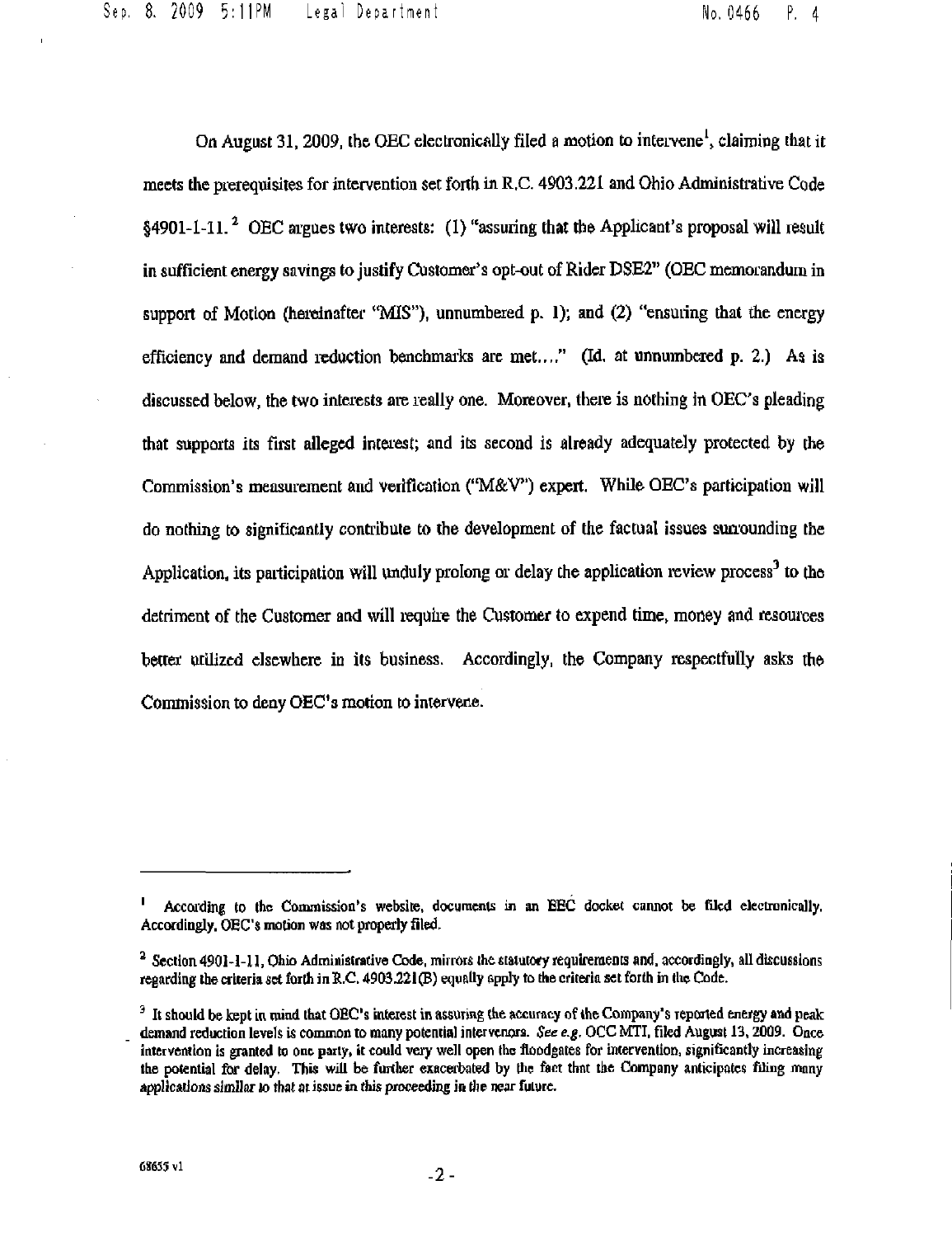# III, Arguments

As OEC correctly states, R.C.  $4903.221$  provides in part that any person "who may be adversely affected" by a PUCO proceeding is entitled to seek intervention in that proceeding. (OEC MIS, unnumbered p. 1.) Subsection (B) of this same statute requues the Commission to consider the following criteria when ruling on motions to intervene:

- 1) The nature and extent of the prospective intervenor's interest;
- 2) The legal position advanced by the prospective intervenor and its probable relation to the merits of the case;
- 3) Whether the intervention by the prospective intervenor will unduly prolong or delay the proceeding; and
- 4) Whether the prospective intervenor will significantly contribute to the full development and equitable resolution of the factual issues.

And,  $§4901-1-11$ , O.A.C. sets forth an additional Commission requirement: "the extent to which the [intervenor's] interest is represented by existing parties."  $§4901-1-11(A)(5)$ , O.A.C. The OEC fails to meet any of these requirements.

#### A. OEC's stated interest is unsupported by the pleading.

OEC indicates that its first interest lies '\*in assuring that there is sufficient energy savings to justify Customer's opt-out of Rider DSE2," (OEC MIS, unnumbered p. L) This interest is an economic interest. While not clear from OEC's motion, it appears that OEC is arguing that if the Customer is enoneously granted a waiver from paying the rider charges, OEC's members will pay more under the rider. According to OEC, it represents "over 100 affiliated group members" (id.), yet, it never identifies these members. Without knowing the identity of OEC's members and whether any of them are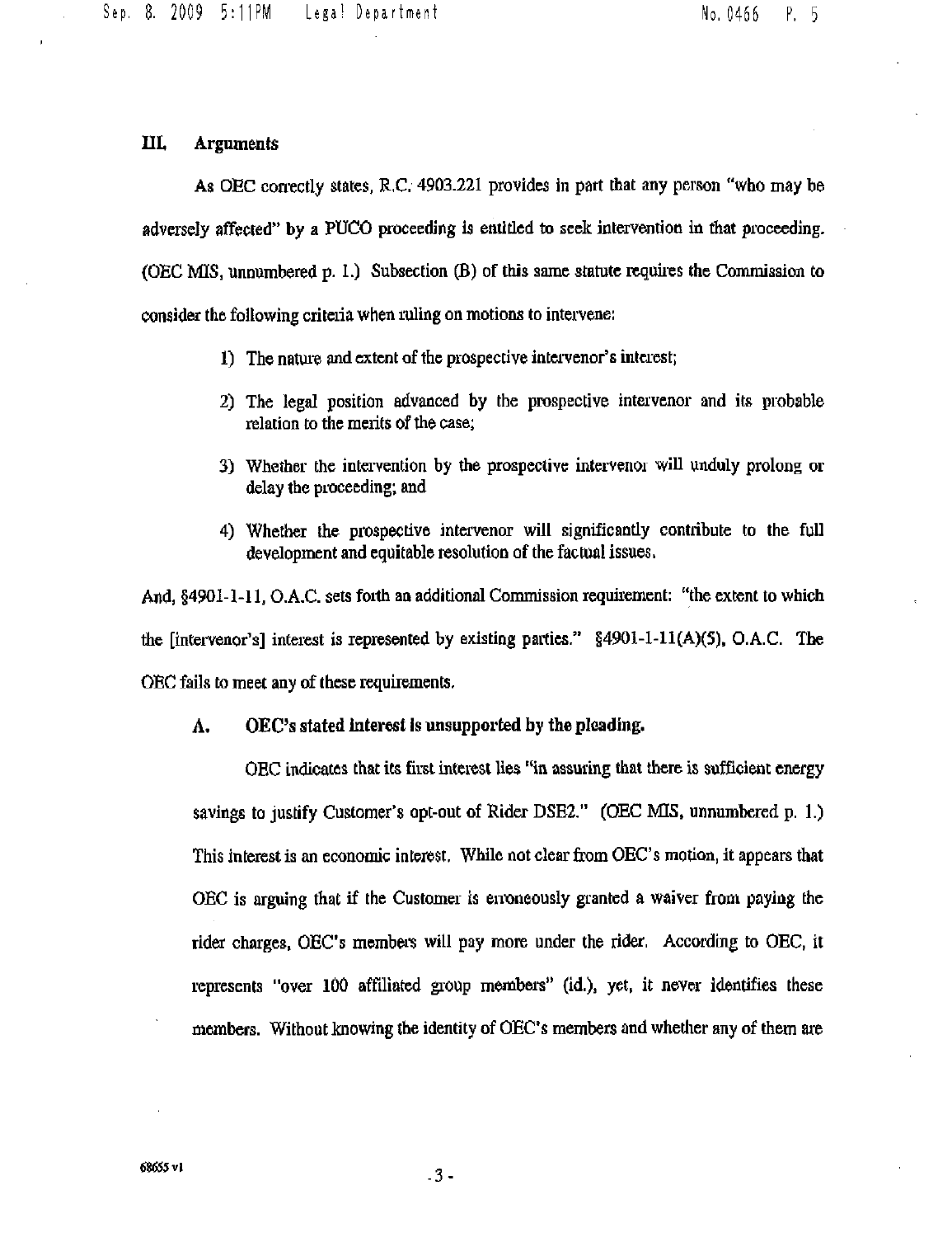actually customers of the Company, OEC's pleading fails to support its assertion and makes it virtually impossible for the Company to respond to the same.

Notwithstanding the above, even if it is assumed for the sake of argument that any of OEC's members are customers of the Company, OEC's first interest is simply a variation of its second  $-$  to ensure that the levels of energy and peak demand reductions reported by the Company are accurate. As discussed below, this concern is adequately addressed by others.

## B. OEC's interests are adequately protected through others and, therefore, OEC will not significantly contribute to the development of the factual issues surrounding the Application.

OEC argues that it "is interested in ensuring that the energy efficiency and demand reduction benchmarks are met.... (OEC MIS, unnumbered p. 2.) This interest is exactly what the *Commission* is charged with protecting (see R.C.  $4928.66(B)$ ). Indeed, in order to accomplish this task, the Commission is hiring an "independent program evaluator." In the rules originally adopted by the Commission in Docket No. 08-888-EL-ORD (hereinafter "Rules"),<sup>4</sup> Rule 4901:1-39-01(L) defines this evaluato<sub>r</sub> as "the person or firm hired by the electric utility at the direction of the commission staff to measure and verify the energy savings and/or electiic utility peak-demand reduction resulting from each approved program and to conduct a program process evaluation of each approved program. Such person shall work at the sole direction of the commission staff."

 $<sup>4</sup>$  While these rules are no longer before JCAR for approval, the rules discussed in this pleading were generally not</sup> contested. Accordingly, it is anticipated that the rules ultimately approved by JCAR will have similar provisions. Inasmuch as the Commission is revising these rules, the Commission will know whether this assumption is valid. And, if indeed the assumption is valid, then so too is the argument.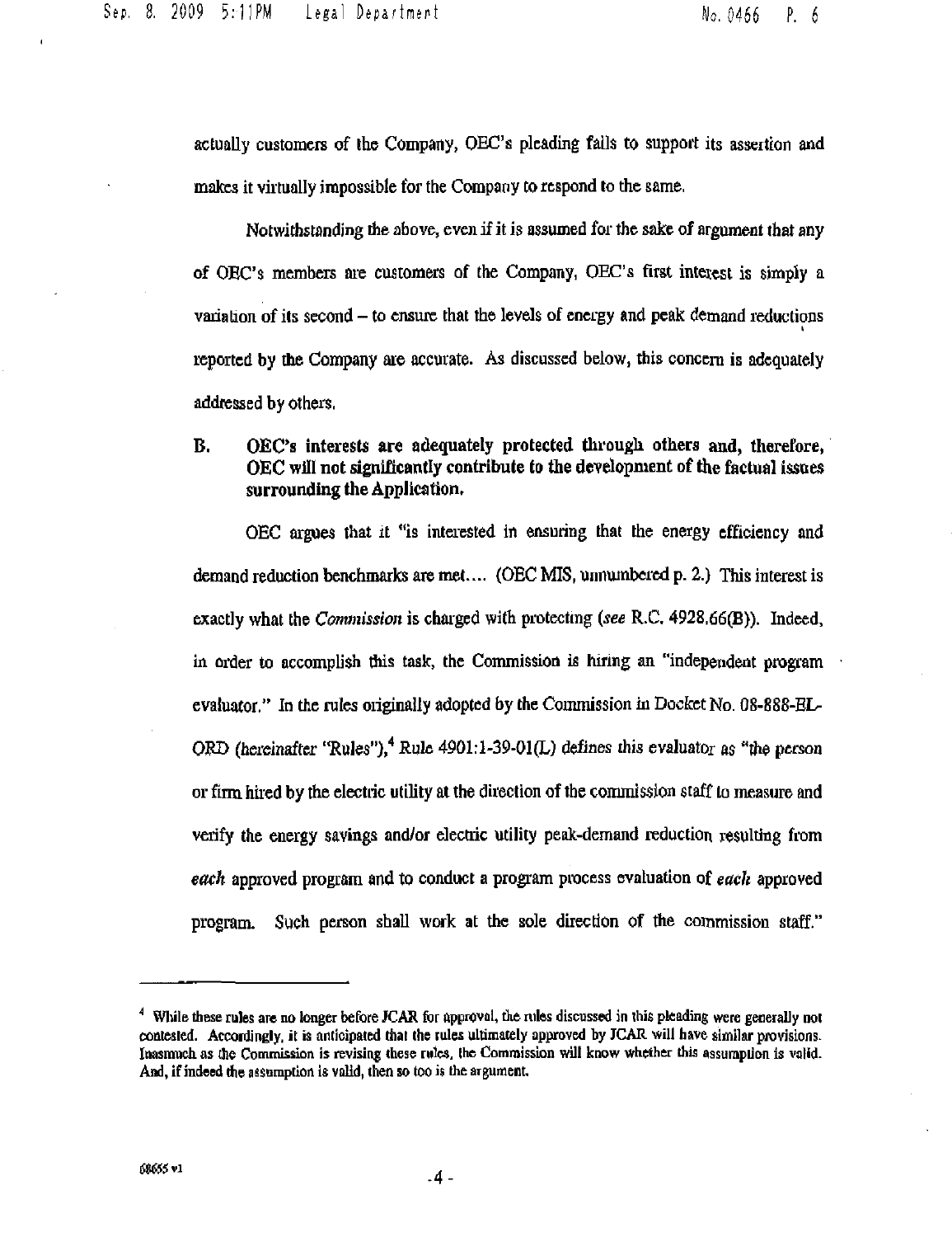(Emphasis added.) Clearly between the Staff's data requests and review of supporting documentation submitted by the applicants, and the work of the independent program evaluator, OEC's interest is adequately represented. To find otherwise, and allow parties to intervene so that any one of them could perform its own M&V analysis, would negate the need to hire the independent program evaluator. If the program evaluator is responsible for M&V, and this program evaluator is an independent third party trained in M&V, it is difficult to conceive exactly how OEC will make any contribution "to the full development and equitable resolution of the factual issues" beyond that which is already being done by the Commission's  $M\&V$  expert.<sup>5</sup>

## C. OEC's intervention will unduly prolong or delay the application review process and its concerns are better addressed in another proceeding.

Revised Code § 4928.66(B) requires the Commission, m accordance with the rules it shall adopt, "to produce and docket at the commission an annual report containing the results of its verification of the annual levels of energy efficiency and of peak demand reductions achieved by each electric distribution utility." In order to develop this report, Rule 4901:1-39-05(0) of the Commission's Rules requires all Ohio electric distribution utility's to file by April  $15<sup>th</sup>$  of each year, "a portfolio status report addressing the performance of all approved energy efficiency and peak-demand reduction programs in its program portfolio plan over the previous calendar year which includes, at a minimum,

 $<sup>5</sup>$  OEC claims that "as an active participant in cases before the Commission, it has developed expertise that will</sup> contribute to the full development of the legal questions involved in this proceeding. (OEC MIS, unnumbered  $p. 3$ .) As a preliminary matter, this prong of the intervention test deals with the *factual*, rather than legal issues  $\sim$  issues that are adequately addressed by the Commission Staff and the Commission's independent program evaluator. Second, OEC's active participation in Commission cases is irrelevant when the issue before the Commission deals with the engineering results from an energy efficiency project.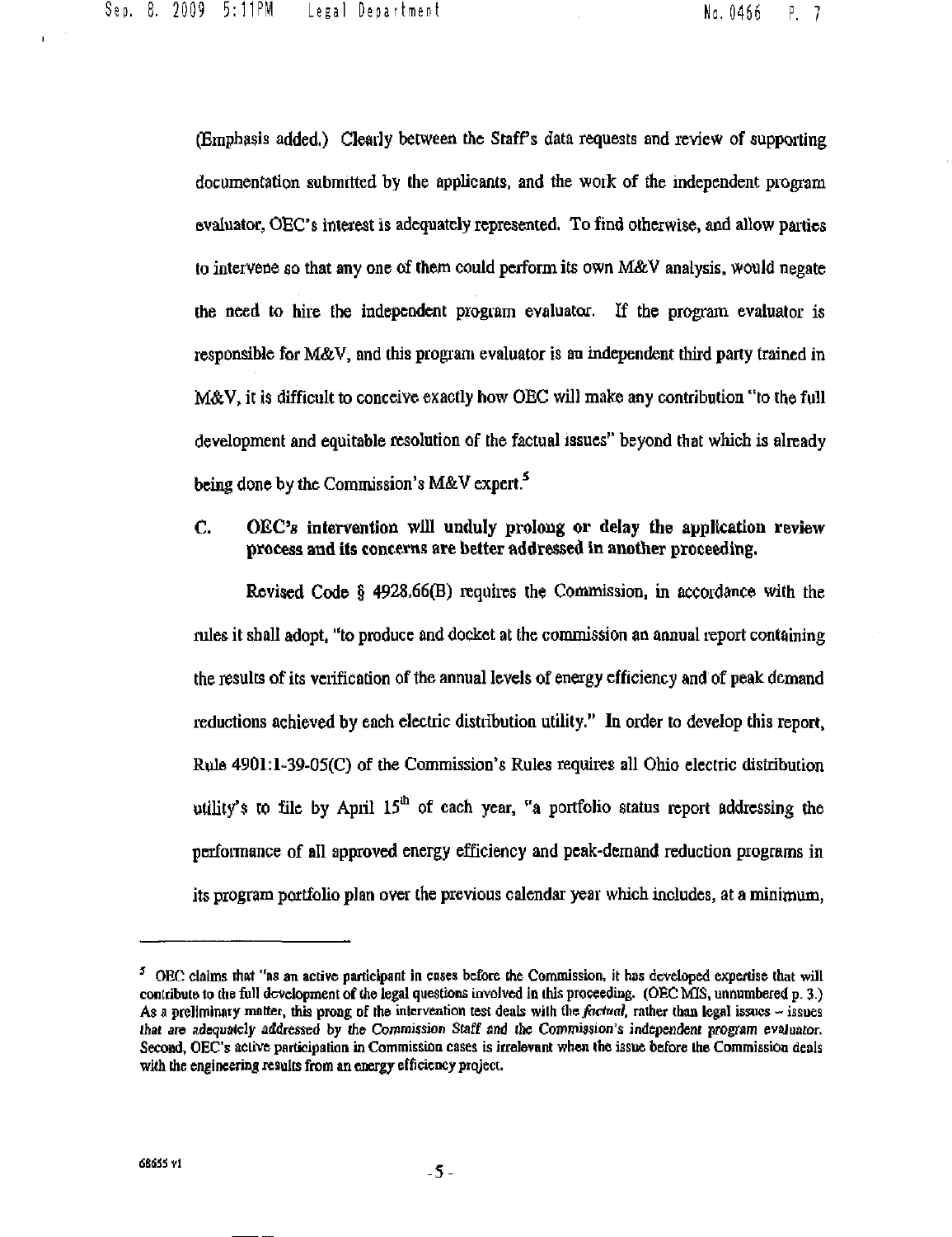...[a section in its portfolio status report] detailing its achieved energy savings and demand reductions relative to its corresponding baselines." Similarly, Rule 4901:1-39- $06(A)$  of these rules indicates that "[a]ny person may file comments regarding an electric utility's initial benchmark report or annual portfolio status report filed pursuant to this chapter within thirty days of the filing of such report. And, finally, Rule 4901:1-39-  $05(C)$  provides that "[t]he commission may schedule a hearing on the electric utility's portfolio benchmark report or status report." As explained below, OEC will have another more appropriate process through which to address the concerns set forth in its motion to intervene.

The Application filed in this proceeding deals with a single customer's energy efficiency project(s). This application is one of many contemplated to be filed with the Commission, with the results of all projects for all applications being accumulated and included as a single program within the Company's portfolio of programs. This entire portfolio of programs will be the subject of both the Company's 3 year plan (that is required under Rule  $4901:1-39-04(A)$  and the annual status report required under Rule 4901:l-39-05(C). OEC's concerns are better addressed in either of these dockets simply because both will include the entire portfolio of projects, thus allowing all parties to perform a single review of the *entire* plan, rather than a piecemeal review of, not only a single program, but also the individual components that comprise the program. To allow intervention so that OEC can perform its own M&V analysis will unduly prolong or delay the application review process and postpone the date on which the Customer would otherwise be exempt from paying Rider DSE2 charges. Further, if OEC is granted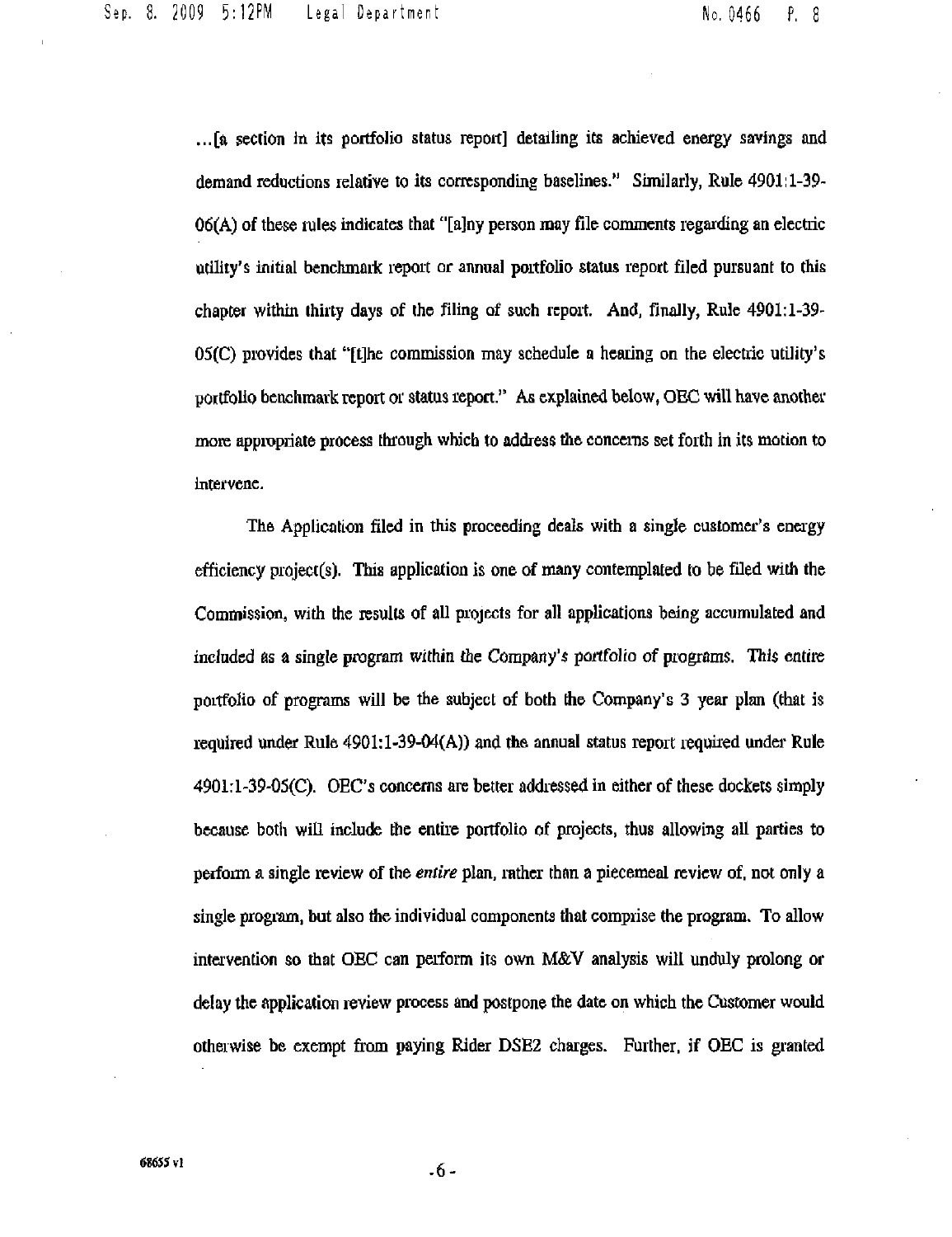intervention, the Customer will not only have to expend time, money and resources accommodating the Commission's independent program evaluator, but it will have to duplicate these efforts for OEC's M&V expert. Such redundancy is inefficient and costly and should not be permitted.<sup>9</sup>

D. Summary

In sum, OEC claims that its interest hes in ensuring the accuracy of the levels of energy and peak demand reductions reported by the Company. In order to obtain such assurance, OEC would have to perform a M&V analysis of the Customer's projects. Such expertise does not reside within OEC, which would require the hiring by OEC of an M&V expert. The Commission is hiring an mdependent M&V expert to perfonn the same analysis as that which would be required by OEC. Accordingly, OEC's interests in this proceeding are adequately protected by others. To find otherwise would render the work of the Commission's expert redundant and could create a ''battle of the experts." Such redundancy and potential for battle would unduly prolong or delay the application review process, especially when there is another more appropriate proceeding  $-$  a proceeding that will include all of the Company's programs, rather than simply a single project -- in which OEC's concerns can be addressed.

Given that (i) OEC's interests are adequately protected by the independent program evaluator; (ii) OEC has no resident expertise in evaluating engineering reports

 $<sup>6</sup>$  Even if the date could be coordinated on which both OEC's and the Commission's experts arc available, the</sup> process could be unduly delayed when trying to find o date that accommodates both schedules. This delay would be exacerbated if intervention is granted to multiple parties, all of whom will more than likely desire to perform an independent M&V analysis as well.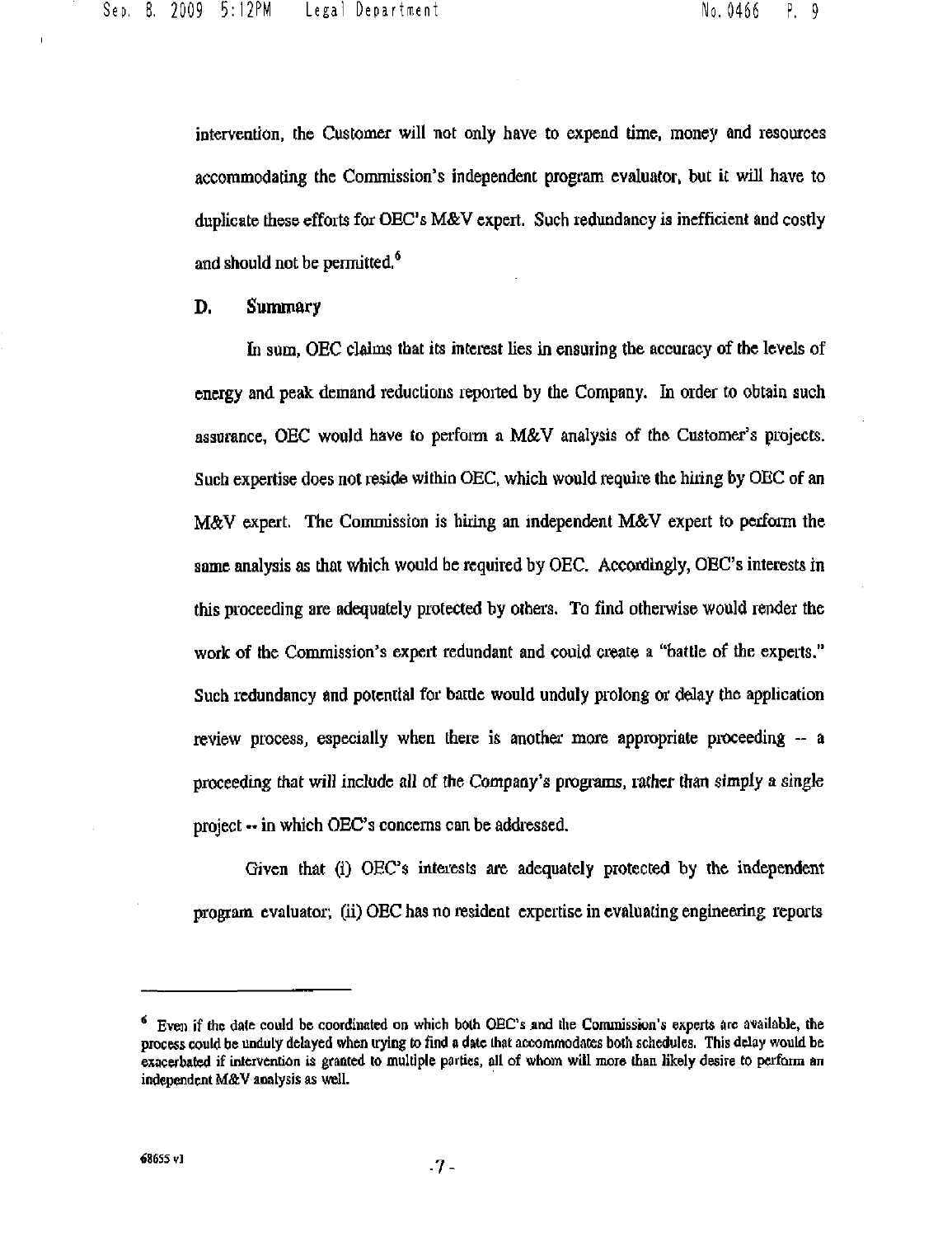related to energy efficiency projects that would contribute to the development of the factual issues; (iii) there is another more efficient process through which OEC's concerns can be addressed; and (iv) OEC's participation will unduly prolong or delay this proceeding to the detriment of the Customer or require the customer to utili2e unnecessary resources and incur unnecessary costs to accommodate both the Commission's and OEC's M&V experts, OEC's Motion to intervene must be denied.

Respectfully submitted.

^)<!<UO:JP '

Kathy J. Kolich Senior Attorney FirstEnergy Service Company 76 South Main Street Akron, OH 44308 Telephone: 330-384^4580 Fax: 330-3S4-487S Email: [Kikolich@rirstenergvcorn.com](mailto:Kikolich@rirstenergvcorn.com)

Attorney for Oliio Edison Company